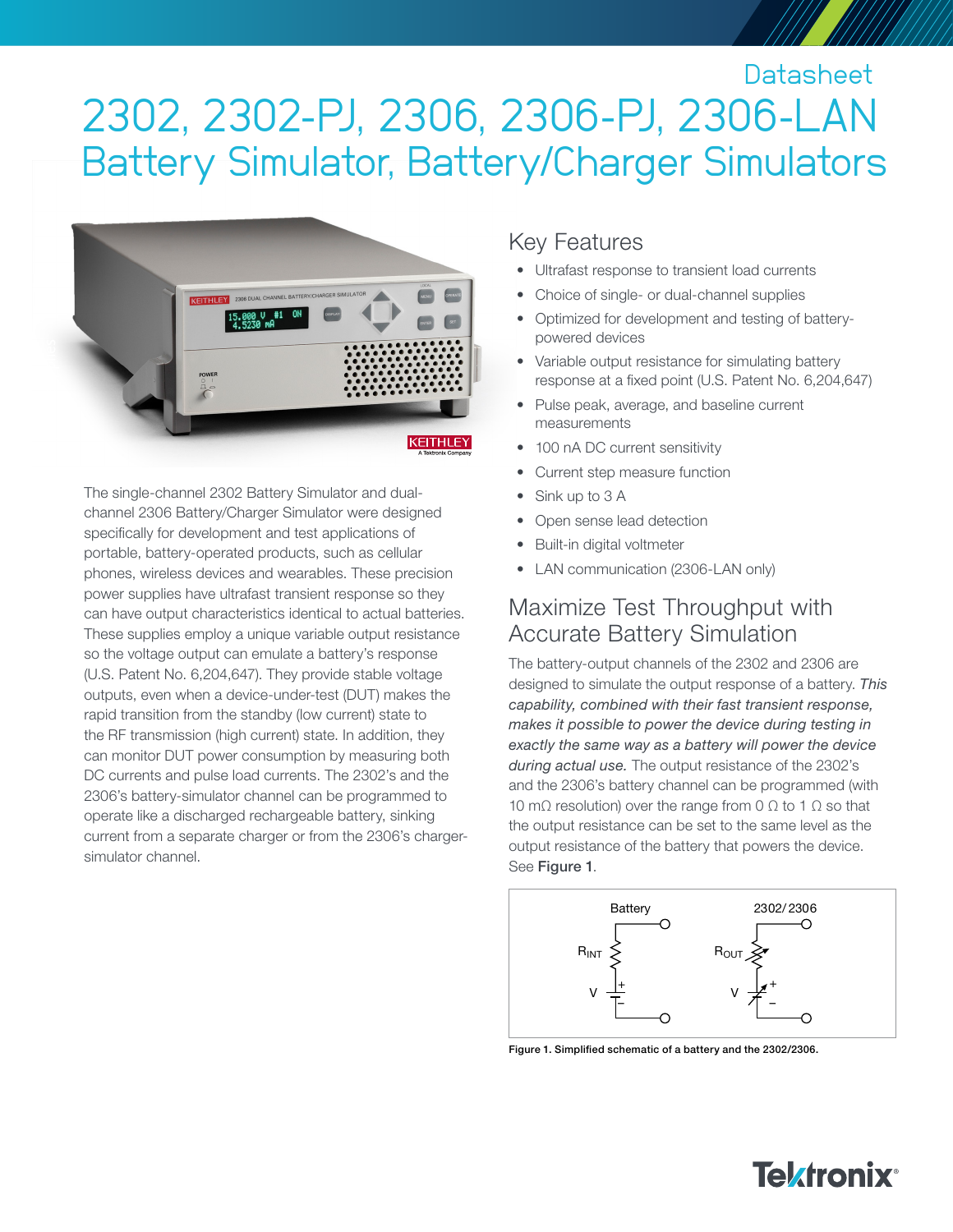

Figure 2. Comparison of the voltage outputs of a lithium-ion battery (with an internal resistance of 260 mΩ) and the 2306's battery channel (programmed with an output resistance of 260 mΩ) when powering a cellular telephone as it makes the transition from standby mode to transmit mode.

Portable wireless devices make great demands on their battery power sources. The battery must source load currents that can jump virtually instantaneously from a standby current level (100–300 mA) to a full-power RF transmission current level (1–3 A). In other words, the load current on the battery can increase rapidly by a factor of 700–1000%. As a result, the battery voltage drops by an amount equal to the value of the current change multiplied by the battery's internal resistance. The 2302 and 2306 power supplies enable test systems to duplicate this voltage drop by programming their output resistance to be equivalent to that of the battery that will power the device. This allows wireless device manufacturers to test their products under the same power conditions that they will encounter in actual use. (See Figure 2.)

In response to large load changes, the 2302 and the battery channel of the 2306 have transient voltage droops of less than 100 mV and transient recovery times of less than 60 µs, even when the test leads between the power supply and the DUT are long. This fast transient response, combined with the supplies' variable output resistance, allows engineers to test their portable products under the most realistic operating conditions and eliminate false failures due to conventional power supplies with slow response times. (See the sidebar titled "Conventional Power Supplies and Wireless Device Testing.") These supplies also eliminate the large stabilizing capacitors needed at the DUT to compensate for the large droop that occurs when testing with conventional power supplies. By varying the output resistance, which can be done while the output is turned on, test engineers can simulate the operation of different battery types, as well as batteries nearing the end of their useful lives.

#### Conventional Power Supplies and Wireless Device Testing

During production testing, supplying power to a device that undergoes large, instantaneous load current changes can be extremely difficult. Changes like this force a conventional power supply's output voltage to fall instantaneously. When the power supply's control circuitry senses the error condition (the difference in voltage between the programmed level and the actual level), it attempts to correct or restore the voltage to the programmed level. During this time, the voltage will fall or droop substantially, with the amount of the droop depending on the size of the load current change. The recovery time depends on the transient response of the power supply's control loop. Conventional power supplies have transient voltage drops of >1 V when confronted with load current changes of up to 1000%, and take up to a millisecond to recover to the programmed voltage. For portable devices such as cellular phones that operate at full power for only short intervals, the full power event is over before the conventional power supply can recover. For example, as shown in Figure 3, a cellular phone designed to the GSM cellular phone standard transmits and receives information in 576 µs pulses. If the power supply used to test these types of phones cannot recover quickly enough, the performance of the phone during testing will be compromised by the power supply. If the power supply voltage drops below the threshold of the phone's low battery detection circuitry for long enough, then the phone will turn off during testing, giving a false indication of a failed device.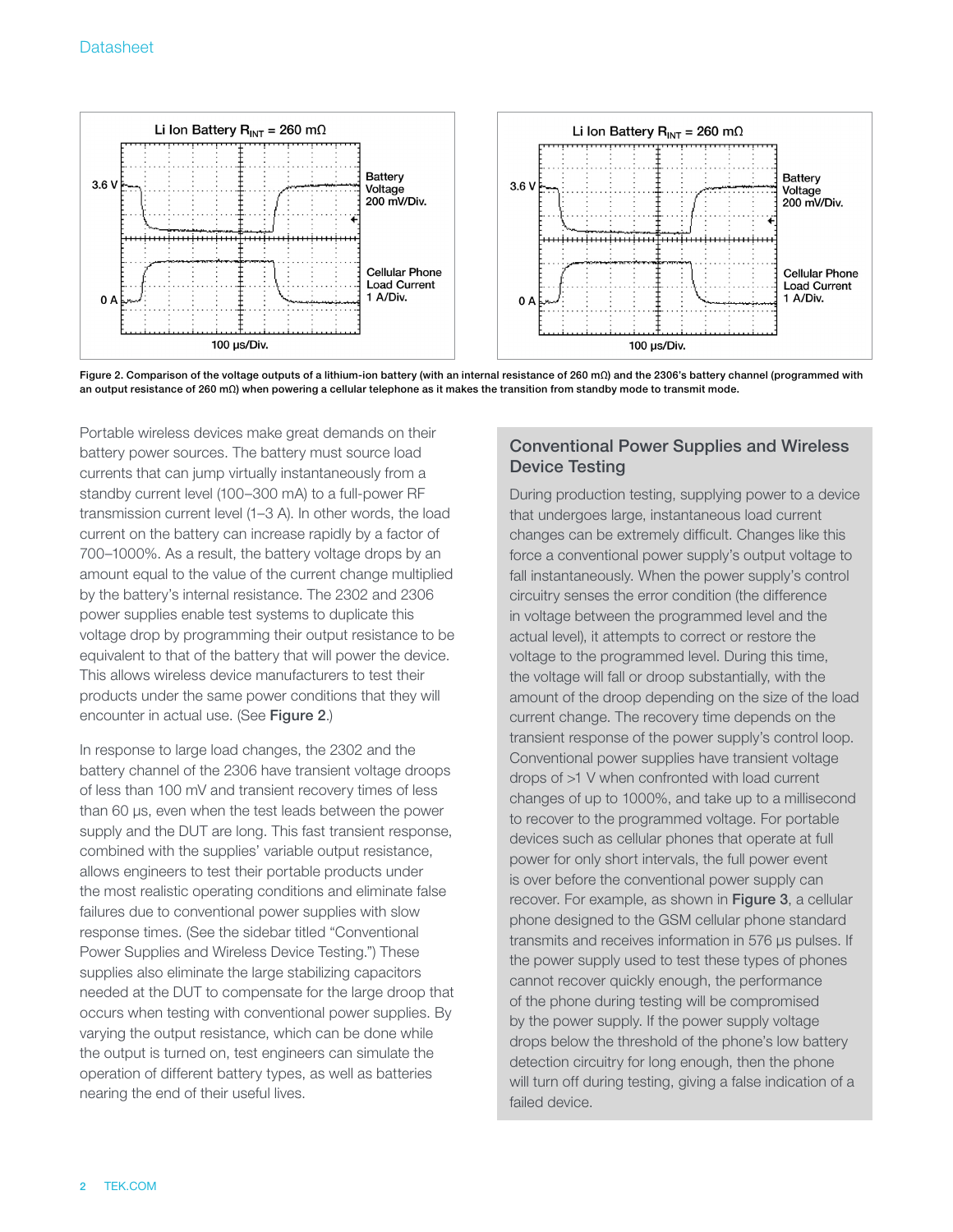

Figure 3. a) Typical Power Supply. Transient response with 4.5 m (15 ft) of cable and 1 Ω/lead between source and GSM phone load. b) Keithley's High Speed Power Supply. Transient response with 4.5 m (15 ft) of cable and 1 Ω/lead between source and GSM phone load.



Figure 4. Built-in pulse current measurement functions allow test engineers to measure peak, average, and baseline load currents.

The 2302 and 2306 ensure maximum production throughput when testing portable devices by minimizing false failures, minimizing the number of test setups by performing multiple tests with the same power supply, and minimizing test fixture complexity by eliminating the need for voltage-stabilizing capacitors.

### Measure Load Currents for Power Consumption Verification or Analysis

As manufacturers of portable devices strive to extend their products' battery life, measuring load currents accurately has become increasingly essential in both design and production test in order to ensure the product meets its demanding specifications. Comprehensive testing of

these devices requires measuring peak currents, average currents, and baseline currents in various operation modes. When testing these devices, these measurements are complicated by the pulsating nature of load currents, such as the transmit and receive load currents of digital cellular phones. The 2302 and 2306 can measure the peak and average currents of pulses as short as 60 µs and as long as 833 ms. (See Figure 4.)

### Measure Long-Period Waveform Currents

For pulse trains with periods longer than 850ms, the 2302 and 2306 offer a unique, long integration current measurement mode. This mode can provide an average measurement of a current waveform from 850ms up to 60 seconds long.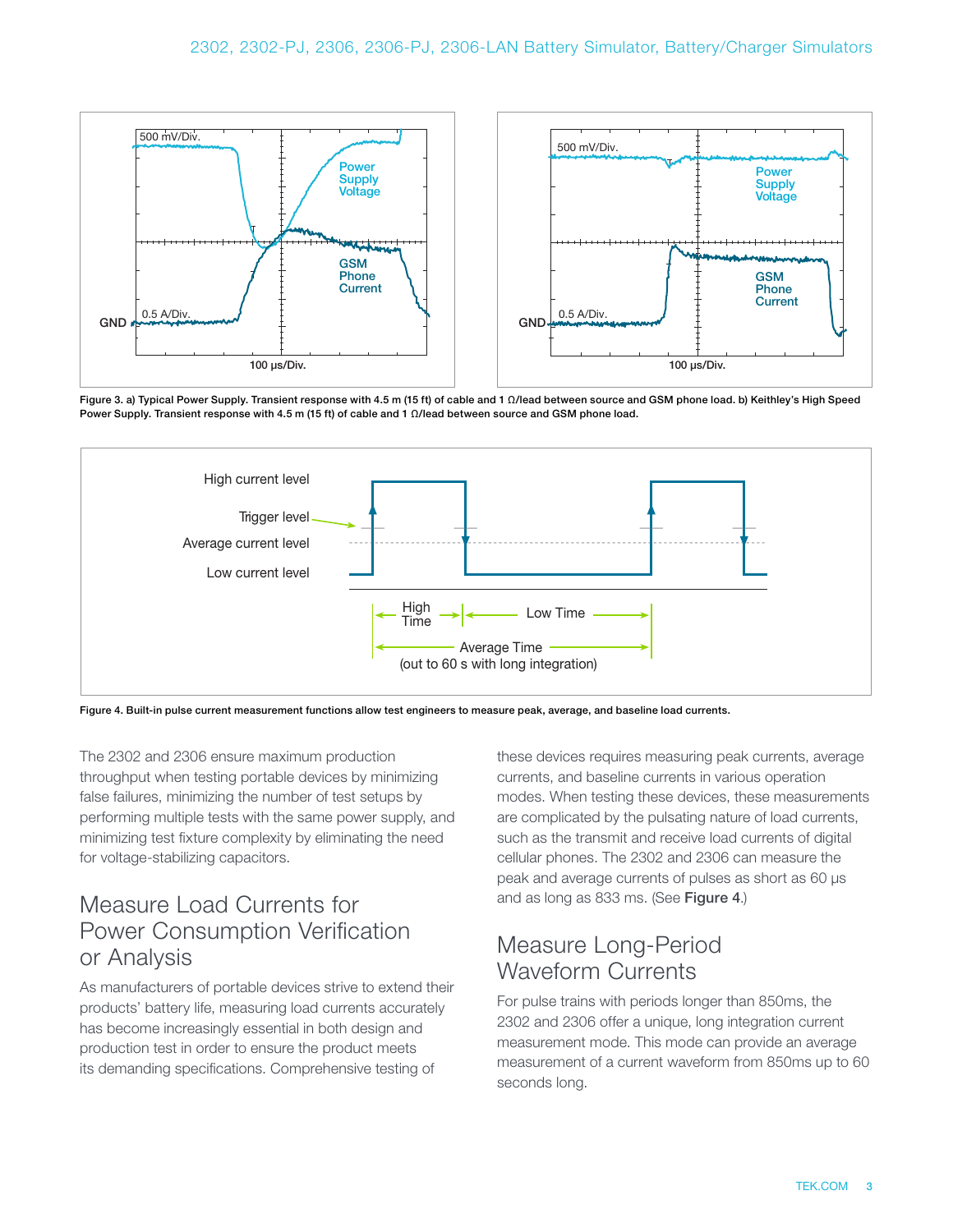### Measure Low Currents Accurately

The 2302 and 2306 are based on Keithley's expertise in low current measurement technologies, so they're wellsuited for making fast, accurate measurements of sleep and standby mode currents. With 100 nA resolution and 0.2% basic accuracy, they provide the precision needed to monitor the low sleep mode currents of both today's battery-operated products and tomorrow's.

### Verify Load Currents in All Operating States

The 2302 and 2306 employ a unique pulse current step function for measuring the load current at each level of a device's operational states. (See Figure 5.) For example, if a cellular phone is ramped up and down through as many as 20 discrete power consumption states, the 2302 and 2306 can measure the load currents in synchronization with the current steps. This capability allows a test engineer to verify performance at each operational state and simultaneously acquire power consumption information. The fast current measure capability is another way the 2302 and 2306 power supplies save test time and production costs.



Figure 5. These power supplies can obtain a load current profile synchronized to the transitions of a DUT as it is stepped through its operating states.

### Simulate a Discharged Battery for Charger Testing

The 2302 and 2306 can sink up to 3 A continuously, just like an electronic load. This allows these supplies to simulate a discharged rechargeable battery for use in testing the performance of battery chargers or battery charger control circuitry.

The 2306 Battery/Charger Simulator combines the functionality of both the charging current source (the charger channel) and the current sinking to simulate the recharging of a discharged battery (the battery channel) in a single enclosure. (See Figure 6.)



Figure 6. For charger control circuit testing applications, the 2306, 2306-PJ, and 2306-LAN can provide the functions of both a chargersimulating source and a discharged battery simulator.

# Open-Sense Lead Detection

The 2302 and 2306 have an automatic open–sense lead detection capability, which indicates if there is a broken remote sense lead or an open connection from a remote sense lead to the test fixture. To ensure the output voltage does not change from the programmed level, which could cause production devices to be improperly calibrated, the user can set high and low limits around the desired voltage level.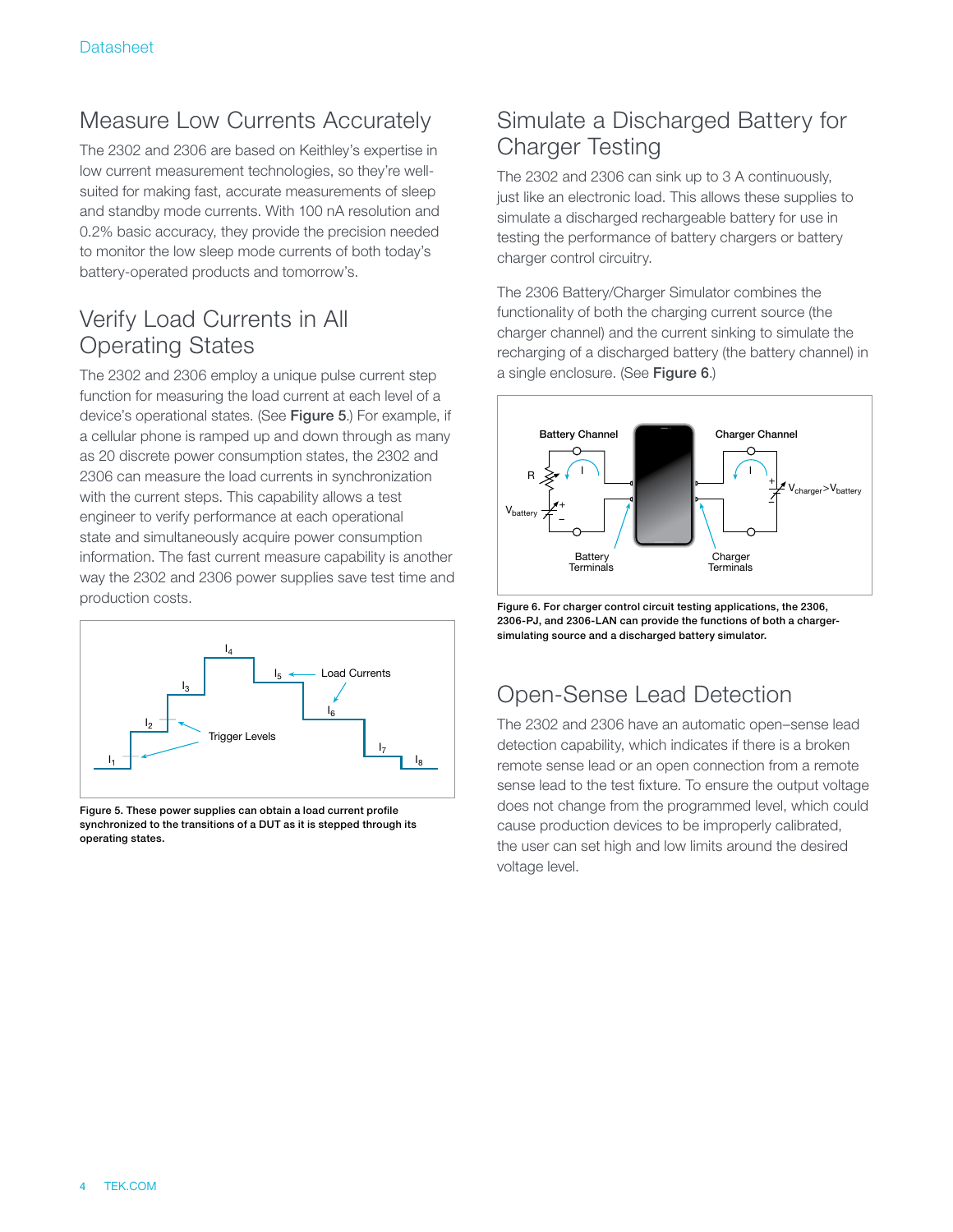# Independent Digital Voltmeter Inputs

Many programmable power supplies offer output readback capabilities, but the 2302 and 2306 also offer DVM inputs. Both instruments allow measuring signals from –5 V to +30 VDC anywhere in the test system with the same rated accuracy as the voltage readback. The 2306 has two sets of DVM inputs; the 2302 has one. The DVMs and the power sources can operate simultaneously. For many applications, these built-in DVMs eliminate the expense and space required to add a separate voltage measurement instrument.



Figure 7. 2302 and 2306 Battery Channel Block Diagram. The 2306 charger channel is identical except it does not have the variable output resistance.

# Big Functionality in a Small Package

For high volume production environments where floor and test rack space are at a premium, the 2306 packs two power supplies into one half-rack enclosure. In addition to power control, both the 2302 and 2306 provide extensive measurement capabilities in the same half-rack case. The front panel of each unit displays the user's choice of either the output voltage and output current, the average, peak, and baseline pulse current levels, long integration currents, or DC DVM measurements. A minimum of front panel buttons ensures that operation is simple and straightforward.

For additional control requirements, the 2302 and 2306 each have four digital relay control outputs and a 5 VDC output to power a relay coil.



Figure 8. 2306 Rear Panel showing 8-position power output connectors, RJ-45 remote display connector, DB-9 relay output connector, IEEE-488 connector, and power input socket.



Figure 9. 2306-LAN rear panel.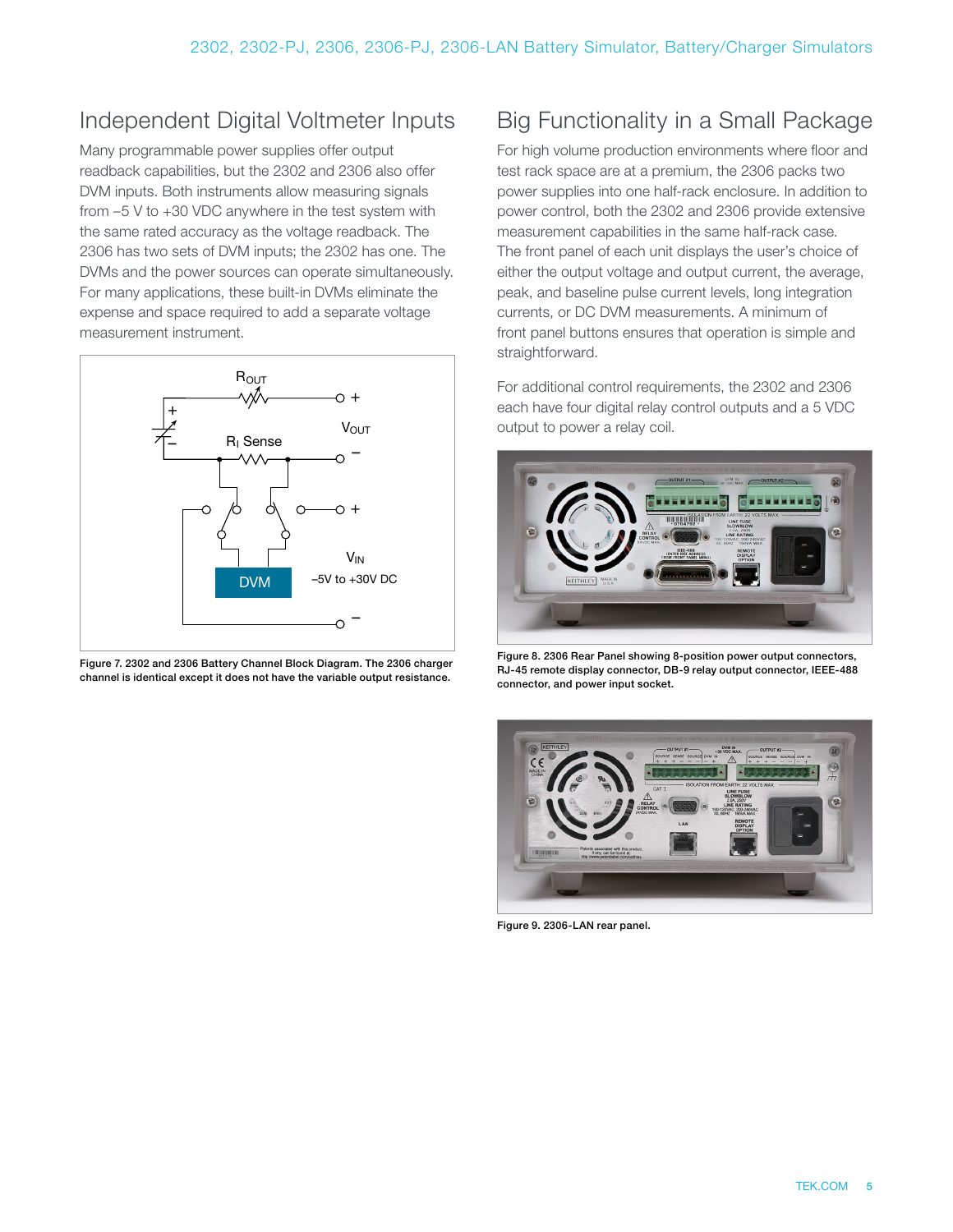# Output #1 (Battery)

| DC VOLTAGE OUTPUT (2 Years, $23^{\circ}$ C ± 5°C) |                                                                                                                                                                                                                                                                                                                                           |                                                   |                                                   |
|---------------------------------------------------|-------------------------------------------------------------------------------------------------------------------------------------------------------------------------------------------------------------------------------------------------------------------------------------------------------------------------------------------|---------------------------------------------------|---------------------------------------------------|
| <b>Output Voltage</b>                             | 0 to $+15$ V DC.                                                                                                                                                                                                                                                                                                                          |                                                   |                                                   |
| <b>Output Accuracy</b>                            | $\pm (0.05\% + 3$ mV).                                                                                                                                                                                                                                                                                                                    |                                                   |                                                   |
| <b>Programming Resolution</b>                     | $1$ mV.                                                                                                                                                                                                                                                                                                                                   |                                                   |                                                   |
| Readback Accuracy <sup>1</sup>                    | $\pm (0.05\% + 3$ mV).                                                                                                                                                                                                                                                                                                                    |                                                   |                                                   |
| <b>Readback Resolution</b>                        | $1$ mV.                                                                                                                                                                                                                                                                                                                                   |                                                   |                                                   |
| <b>Output Voltage Settling Time</b>               | 5 ms to within stated accuracy.                                                                                                                                                                                                                                                                                                           |                                                   |                                                   |
| <b>Load Regulation</b>                            | $0.01\% + 2$ mV.                                                                                                                                                                                                                                                                                                                          |                                                   |                                                   |
| <b>Line Regulation</b>                            | $0.5$ mV.                                                                                                                                                                                                                                                                                                                                 |                                                   |                                                   |
| Stability <sup>2</sup>                            | $0.01\% + 0.5$ mV.                                                                                                                                                                                                                                                                                                                        |                                                   |                                                   |
| <b>Measurement Time Choices</b>                   | 0.01 to 10 PLC <sup>7</sup> , in 0.01 PLC steps.                                                                                                                                                                                                                                                                                          |                                                   |                                                   |
| <b>AVERAGE READINGS</b>                           | 1 to 10.                                                                                                                                                                                                                                                                                                                                  |                                                   |                                                   |
| Reading Time 1, 8, 9                              | 31 ms, typical.                                                                                                                                                                                                                                                                                                                           |                                                   |                                                   |
| <b>Transient Response</b>                         |                                                                                                                                                                                                                                                                                                                                           |                                                   |                                                   |
|                                                   |                                                                                                                                                                                                                                                                                                                                           | <b>High Bandwidth</b>                             | Low Bandwidth                                     |
|                                                   | Transient Recovery Time <sup>12</sup>                                                                                                                                                                                                                                                                                                     | $<$ 40 us <sup>3</sup> or $<$ 60 us <sup>4</sup>  | $<$ 80 us <sup>3</sup> or $<$ 100 us <sup>4</sup> |
|                                                   | <b>Transient Voltage Drop</b>                                                                                                                                                                                                                                                                                                             | $<$ 75 mV <sup>3</sup> or $<$ 100 mV <sup>4</sup> | <250 mV <sup>3</sup> or <400 mV <sup>4</sup>      |
| <b>Remote Sense</b>                               | 1 V max, drop in each lead. Add 2 mV to the voltage load regulation specification for each 1 V change<br>in the negative output lead due to load current change. Remote sense required. Integrity of connection<br>continually monitored. If compromised, output will turn off automatically once settable window ( $\pm$ 0 to $\pm$ 8 V) |                                                   |                                                   |

VARIABLE OUTPUT IMPEDANCE

**Range** 0 to 1.00  $\Omega$  in 0.01  $\Omega$  steps. Value can be changed with output on.

around normal voltage exceeded.

#### DC CURRENT (2 Years, 23°C ± 5°C)

| Continuous Average Output Current (2302, 2302-PJ)           |                                                                                                                                                                                                                  |  |
|-------------------------------------------------------------|------------------------------------------------------------------------------------------------------------------------------------------------------------------------------------------------------------------|--|
|                                                             | $0 - 4V$ : 5 A max.<br>>4 V: $I_{MAX}$ = 60 W/(V <sub>SET</sub> +6) (not intended to be operated in parallel).<br>Peak currents can be a maximum of 5 A provided the average current is within the above limits. |  |
| Continuous Average Output Current (2306, 2306-PJ, 2306-LAN) |                                                                                                                                                                                                                  |  |
| Channel #2 (Charger) OFF                                    | $I = 50$ W/(V <sub>SFT</sub> channel 1 + 6 V); 5 A max. Output Power = 45 W.                                                                                                                                     |  |
| Channel #2 (Charger) ON                                     | $I = (50 W - Power consumed by channel #2)/(V_{SET} channel 1 + 6 V); 5 A max.$                                                                                                                                  |  |
|                                                             | The power consumed by channel #2 is calculated as:                                                                                                                                                               |  |
|                                                             | <b>Channel #2 sourcing current:</b> Power consumed = $(V_{\text{SFT}}$ channel 2 + 6 V) × (current supplied)                                                                                                     |  |
|                                                             | <b>Channel #2 sinking current:</b> Power consumed $= 5 \times$ (sink current)                                                                                                                                    |  |
|                                                             | Peak currents can be a maximum of 5 A provided the average current is within the above limits.                                                                                                                   |  |
| <b>Continuous Average Sink Current</b>                      |                                                                                                                                                                                                                  |  |
| Channel #2 (Charger) OFF                                    | $0 - 5$ V: 3 A max.<br><b>5–15 V:</b> Derate 0.2 A per volt above 5 V. Compliance setting controls sinking.                                                                                                      |  |
| Channel #2 (Charger) ON                                     | Available current = (50 W – Power consumed by channel #2)/5; 3A max. (0–5V). Derate 0.2 A per volt<br>above 5 V.                                                                                                 |  |
| Source Compliance Accuracy                                  | $\pm (0.16\% + 5 \text{ mA})^5$ .                                                                                                                                                                                |  |

Programmed Source Compliance Resolution

1.25 mA.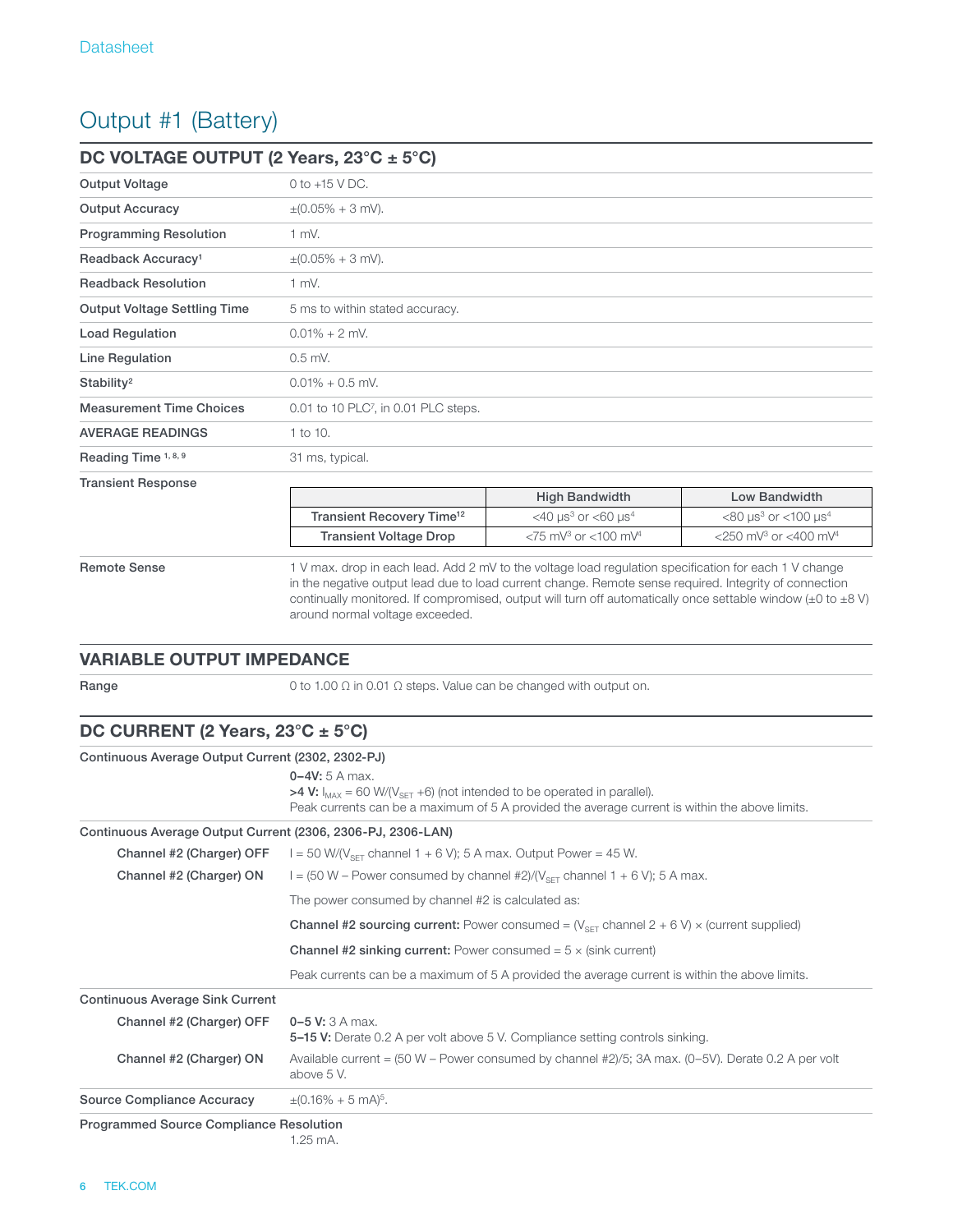| Readback Accuracy <sup>1</sup>  | 5 A Range:<br>5 mA Range:                        | $\pm (0.2\% + 200 \,\mu A).$<br>$\pm (0.2\% + 1 \,\mu A)$ (2302, 2306, and 2306-LAN).<br>500 mA Range: $\pm (0.2\% + 20 \,\mu\text{A})$ (2302-PJ and 2306-PJ only). |
|---------------------------------|--------------------------------------------------|---------------------------------------------------------------------------------------------------------------------------------------------------------------------|
| <b>Readback Resolution</b>      | 5 A Range:<br>5m A Range:                        | 100 µA.<br>0.1 µA (2302, 2306, and 2306-LAN).<br>500 mA Range: 10 µA (2302-PJ and 2306-PJ only).                                                                    |
| <b>Load Regulation</b>          | $0.01\% + 1$ mA.                                 |                                                                                                                                                                     |
| <b>Line Regulation</b>          | $0.5 \text{ mA}$ .                               |                                                                                                                                                                     |
| Stability <sup>4</sup>          | $0.01\% + 50 \mu A$ .                            |                                                                                                                                                                     |
| <b>Measurement Time Choices</b> | 0.01 to 10 PLC <sup>7</sup> , in 0.01 PLC steps. |                                                                                                                                                                     |
| <b>Average Readings</b>         | 1 to 10.                                         |                                                                                                                                                                     |
| Reading Time <sup>1, 8, 9</sup> | 31 ms, typical.                                  |                                                                                                                                                                     |

#### PULSE CURRENT MEASUREMENT OPERATION

| <b>Trigger Level</b>   | 5 A Current Range                                                                                                                                                            |  |  |
|------------------------|------------------------------------------------------------------------------------------------------------------------------------------------------------------------------|--|--|
|                        | 5 A Range:<br>5 mA to 5 A, in 5 mA steps.<br>1 mA to 1 A, in 1 mA steps.<br>1 A Range:<br>100 mA Range: 0.1 mA to 100 mA, in 100 µA steps.                                   |  |  |
|                        | 500 mA Current Range (2302-PJ and 2306-PJ)                                                                                                                                   |  |  |
|                        | <b>500 mA Range:</b> 0.5 mA to 500 mA, in 0.5 mA steps.<br>100 mA Range: 0.1 mA to 100 mA, in 100 µA steps.<br>10 $mA$ Range: 100 $\mu$ A to 10 $mA$ , in 100 $\mu$ A steps. |  |  |
| <b>Trigger Delay</b>   | 0 to 100 ms, in 10 $\mu$ s steps.                                                                                                                                            |  |  |
| Internal Trigger Delay | $15 \mu s$ .                                                                                                                                                                 |  |  |

High/Low/Average Mode

Measurement Aperture Settings

33.3 µs to 833 ms, in 33.3 µs steps.

Average Readings 1 to 100.

Pulse Current Measurement Accuracy<sup>11</sup> (2 Years, 23°C ±5°C):

|                                                           | Accuracy $\pm$ (% reading + offset + rms noise <sup>10</sup> ) |                                     |
|-----------------------------------------------------------|----------------------------------------------------------------|-------------------------------------|
| Aperture                                                  | 5A Range                                                       | 500mA Range (2302-PJ and 2306-PJ)   |
| $<$ 100 µs                                                | $0.2\% + 900 \mu A + 2 mA$                                     | $0.2\% + 90 \mu A + 2 \mu A$        |
| 100 $\mu$ s – 200 $\mu$ s                                 | $0.2\% + 900 \mu A + 1.5 \text{ mA}$                           | $0.2\% + 90 \mu A + 1.5 \text{ mA}$ |
| $200 \,\mathrm{\mu s} - 500 \,\mathrm{\mu s}$             | $0.2\% + 900 \mu A + 1 mA$                                     | $0.2\% + 90 \mu A + 1 \text{ mA}$   |
| $500 \text{ }\mu\text{s} - \text{}<1 \text{ } \text{PLC}$ | $0.2\% + 600 \mu A + 0.8 \mu A$                                | $0.2\% + 60 \mu A + 0.8 \text{ mA}$ |
| 1 PLC <sup>12</sup>                                       | $0.2\% + 400 \mu A + 0 \mu A$                                  | $0.2\% + 40 \mu A + 0$ mA           |
| $>1$ PLC                                                  | $0.2\% + 400 \mu A + 100 \mu A$                                | $0.2\% + 40 \mu A + 100 \mu A$      |

#### BURST MODE CURRENT MEASUREMENT

Transfer Samples Across IEEE Bus in Binary Mode

4800 bytes/s, typical.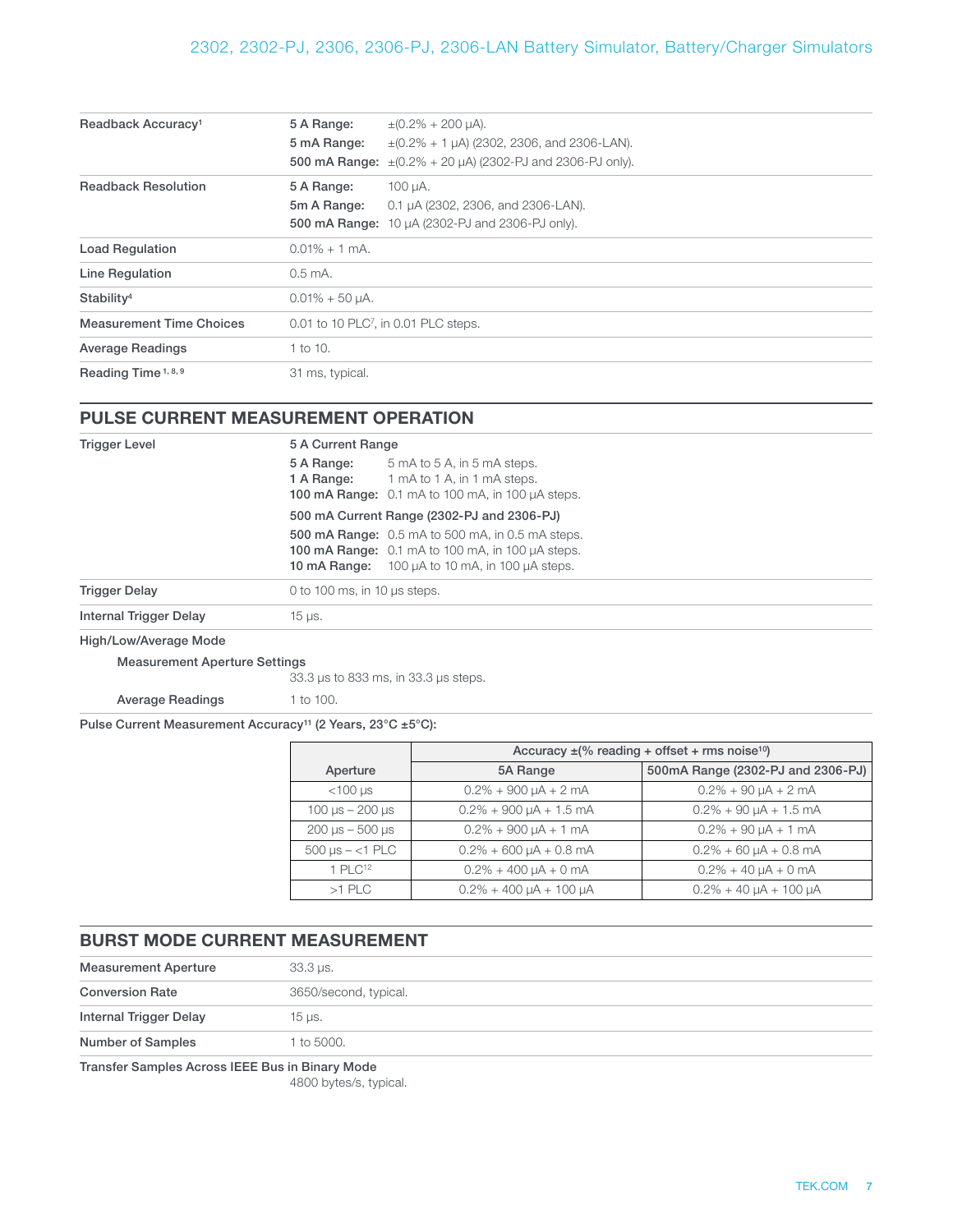#### LONG INTEGRATION MODE CURRENT MEASUREMENT

| 2302, 2306, and 2306-LAN      | Available on 5 A range only.                     |
|-------------------------------|--------------------------------------------------|
| 2302-PJ and 2306-PJ           | Available on both 5 A and 500 mA current ranges. |
| Measurement Time <sup>6</sup> | 850 ms (840 ms) to 60 seconds in 1 ms steps.     |

#### DIGITAL VOLTMETER INPUT (2 Years, 23°C ± 5°C)

| Input Voltage Range             | $-5$ to $+30$ V DC.                                                                    |
|---------------------------------|----------------------------------------------------------------------------------------|
| Input Impedance                 | $2 M\Omega$ typical.                                                                   |
|                                 | Maximum Voltage (either input terminal) with respect to output low<br>$-5$ V. $+30$ V. |
| Reading Accuracy <sup>1</sup>   | $\pm (0.05\% + 3$ mV).                                                                 |
| <b>Reading Resolution</b>       | $1$ mV.                                                                                |
| Connector                       | HI and LO input pair part of Output #1's terminal block.                               |
| <b>Measurement Time Choices</b> | 0.01 to 10 PLC <sup>7</sup> , in 0.01 PLC steps.                                       |
| <b>Average Readings</b>         | 1 to 10.                                                                               |
| Reading Time <sup>1, 8, 9</sup> | 31 ms, typical.                                                                        |

### Output #2 (Charger)

| DC VOLTAGE OUTPUT (2 Years, $23^{\circ}$ C ± 5°C) |                                                  |  |
|---------------------------------------------------|--------------------------------------------------|--|
| Output Voltage                                    | 0 to $+15$ V DC.                                 |  |
| <b>Output Accuracy</b>                            | $\pm (0.05\% + 10 \text{ mV}).$                  |  |
| <b>Programming Resolution</b>                     | $10$ mV.                                         |  |
| Readback Accuracy <sup>1</sup>                    | $\pm (0.05\% + 3 \text{ mV}).$                   |  |
| <b>Readback Resolution</b>                        | $1$ mV.                                          |  |
| <b>Output Voltage Settling Time</b>               | 5 ms to within stated accuracy.                  |  |
| <b>Load Regulation</b>                            | $0.01\% + 2$ mV.                                 |  |
| Line Regulation                                   | $0.5$ mV.                                        |  |
| Stability <sup>2</sup>                            | $0.01\% + 0.5$ mV.                               |  |
| <b>Measurement Time Choices</b>                   | 0.01 to 10 PLC <sup>7</sup> , in 0.01 PLC steps. |  |
| <b>Average Readings</b>                           | 1 to 10.                                         |  |
| Reading Time <sup>1, 8, 9</sup>                   | 31 ms, typical.                                  |  |
| <b>Transient Response</b>                         |                                                  |  |

|                                       | <b>High Bandwidth</b>                              | Low Bandwidth                                               |
|---------------------------------------|----------------------------------------------------|-------------------------------------------------------------|
| Transient Recovery Time <sup>12</sup> | $<$ 50 us <sup>3</sup> or $<$ 80 us <sup>4</sup>   | $<$ 60 $\mu$ s <sup>3</sup> or $<$ 100 $\mu$ s <sup>4</sup> |
| <b>Transient Voltage Drop</b>         | $<$ 120 mV <sup>3</sup> or $<$ 150 mV <sup>4</sup> | $<$ 160 mV <sup>3</sup> or $<$ 200 mV <sup>4</sup>          |

Remote Sense 1 V max. drop in each lead. Add 2 mV to the voltage load regulation specification for each 1 V change in the negative output lead due to load current change. Remote sense required. Integrity of connection continually monitored. If compromised, output will turn off automatically once settable window (±0 to ±8 V) around normal voltage exceeded.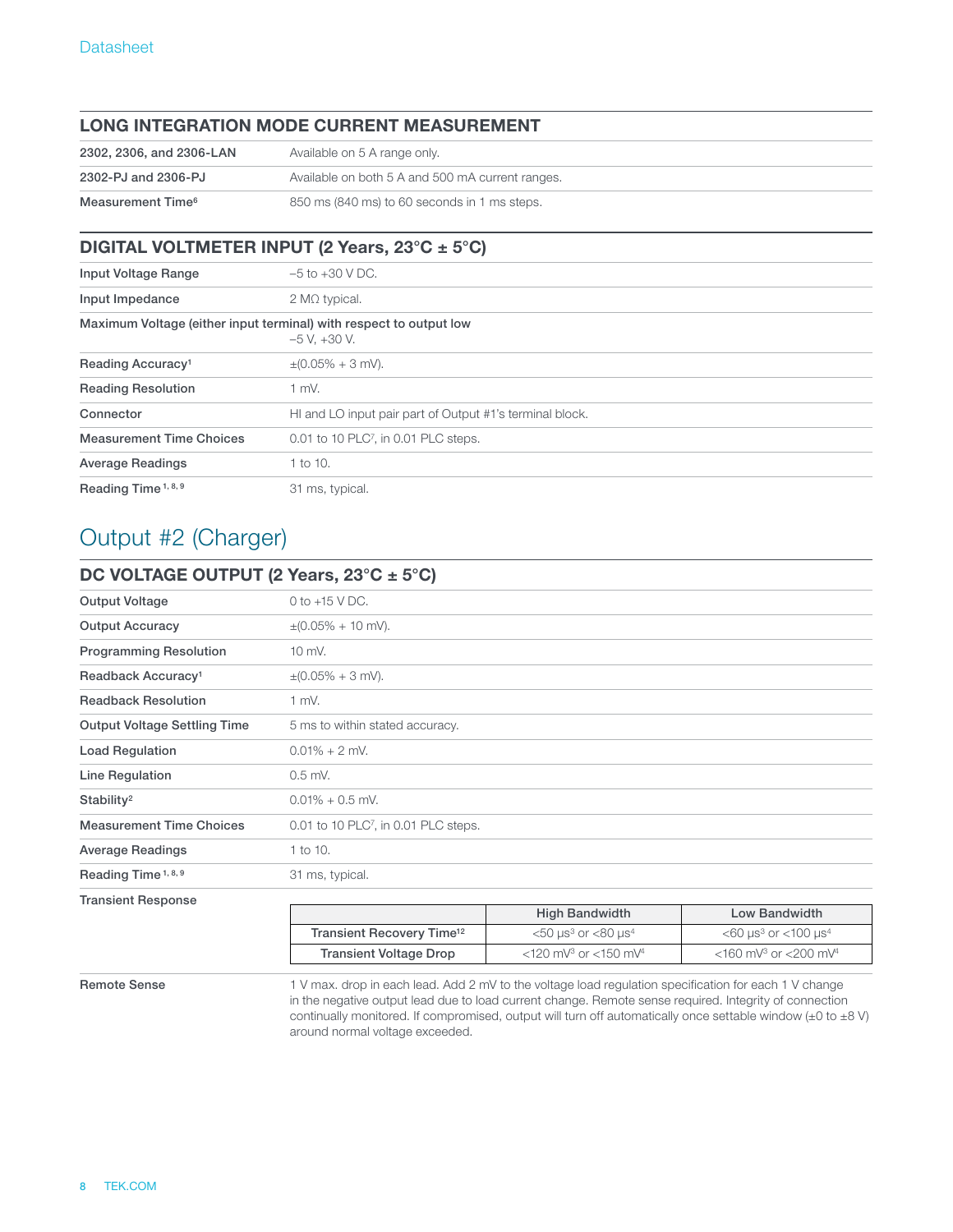| DC CURRENT (2 Years, $23^{\circ}$ C ± 5°C)     |                                                                                                                          |  |
|------------------------------------------------|--------------------------------------------------------------------------------------------------------------------------|--|
| <b>Continuous Average Output Current</b>       |                                                                                                                          |  |
| Channel #1 (Battery) OFF                       | $I = 50$ W/(V <sub>SFT</sub> channel 2 + 6 V); 5 A max. Output Power = 45 W.                                             |  |
| Channel #1 (Battery) ON                        | $I = (50 W - Power consumed by channel 1)/(V_{\text{SFT}} channel 2 + 6 V); 5 A max.$                                    |  |
|                                                | The power consumed by channel #1 is calculated as:                                                                       |  |
|                                                | <b>Channel #1 Sourcing Current</b> Power consumed = $(V_{\text{SFT}}$ channel 1 + 6 V) × (current supplied)              |  |
|                                                | <b>Channel #1 Sinking Current</b> Power consumed = $5 \times$ (sink current)                                             |  |
|                                                | Peak currents can be a maximum of 5 A provided the average current is within the above limits.                           |  |
| <b>Continuous Average Sink Current</b>         |                                                                                                                          |  |
| Channel #1 (Battery) OFF                       | $0 - 5$ V: 3 A max.<br>5-15 V: Derate 0.2 A per volt above 5 V. Compliance setting controls sinking.                     |  |
| Channel #1 (Battery) ON                        | Available current = $(50 W - Power consumed by channel #1)/5$ ; 3 A max. $(0-5 V)$ .<br>Derate 0.2 A per volt above 5 V. |  |
| <b>Source Compliance Accuracy</b>              | $\pm (0.16\% + 5 \text{ mA})^5$ .                                                                                        |  |
| <b>Programmed Source Compliance Resolution</b> | $1.25 \text{ mA}$ .                                                                                                      |  |
| Readback Accuracy <sup>1</sup>                 | 5 A Range: $\pm (0.2\% + 200 \,\mu\text{A}).$<br>5 mA Range: $\pm (0.2\% + 1 \mu A)$ .                                   |  |
| <b>Readback Resolution</b>                     | 5 A Range: 100 µA.<br>5m A Range: 0.1 µA.                                                                                |  |
| <b>Load Regulation</b>                         | $0.01\% + 1$ mA.                                                                                                         |  |
| <b>Line Regulation</b>                         | $0.5$ mA.                                                                                                                |  |
| Stability <sup>4</sup>                         | $0.01\% + 50 \mu A$ .                                                                                                    |  |
| <b>Measurement Time Choices</b>                | 0.01 to 10 PLC7, in 0.01 PLC steps.                                                                                      |  |
| <b>Average Readings</b>                        | 1 to 10.                                                                                                                 |  |
| Reading Time <sup>1, 8, 9</sup>                | 31 ms, typical.                                                                                                          |  |

### PULSE CURRENT MEASUREMENT OPERATION

| High/Low/Average Mode  | <b>Measurement Aperture Settings:</b> 33.3 µs to 833 ms, in 33.3 µs steps.<br>Average Readings: 1 to 100. |
|------------------------|-----------------------------------------------------------------------------------------------------------|
| Internal Trigger Delay | 15 µs.                                                                                                    |
| <b>Trigger Delay</b>   | 0 to 100 ms, in 10 $\mu$ s steps.                                                                         |
| <b>Trigger Level</b>   | 5 mA to 5 A, in 5 mA steps.                                                                               |

Pulse Current Measurement Accuracy<sup>11</sup> (2 Years, 23°C ±5°C)

| Aperture                                            | Accuracy<br>$\pm$ (% reading + offset + rms noise <sup>10</sup> ) |
|-----------------------------------------------------|-------------------------------------------------------------------|
| $<$ 100 µs                                          | $0.2\% + 900 \mu A + 2 \mu A$                                     |
| 100 $\mu$ s – 200 $\mu$ s                           | $0.2\% + 900 \mu A + 1.5 \text{ mA}$                              |
| $200 \text{ }\mu\text{s} - 500 \text{ }\mu\text{s}$ | $0.2\% + 900 \mu A + 1 \mu A$                                     |
| 500 $\mu$ s – <1 PLC                                | $0.2\% + 600 \mu A + 0.8 \mu A$                                   |
| 1 PI C <sup>12</sup>                                | $0.2\% + 400 \mu A + 0 \mu A$                                     |
| $>1$ PLC                                            | $0.2\% + 400 \mu A + 100 \mu A$                                   |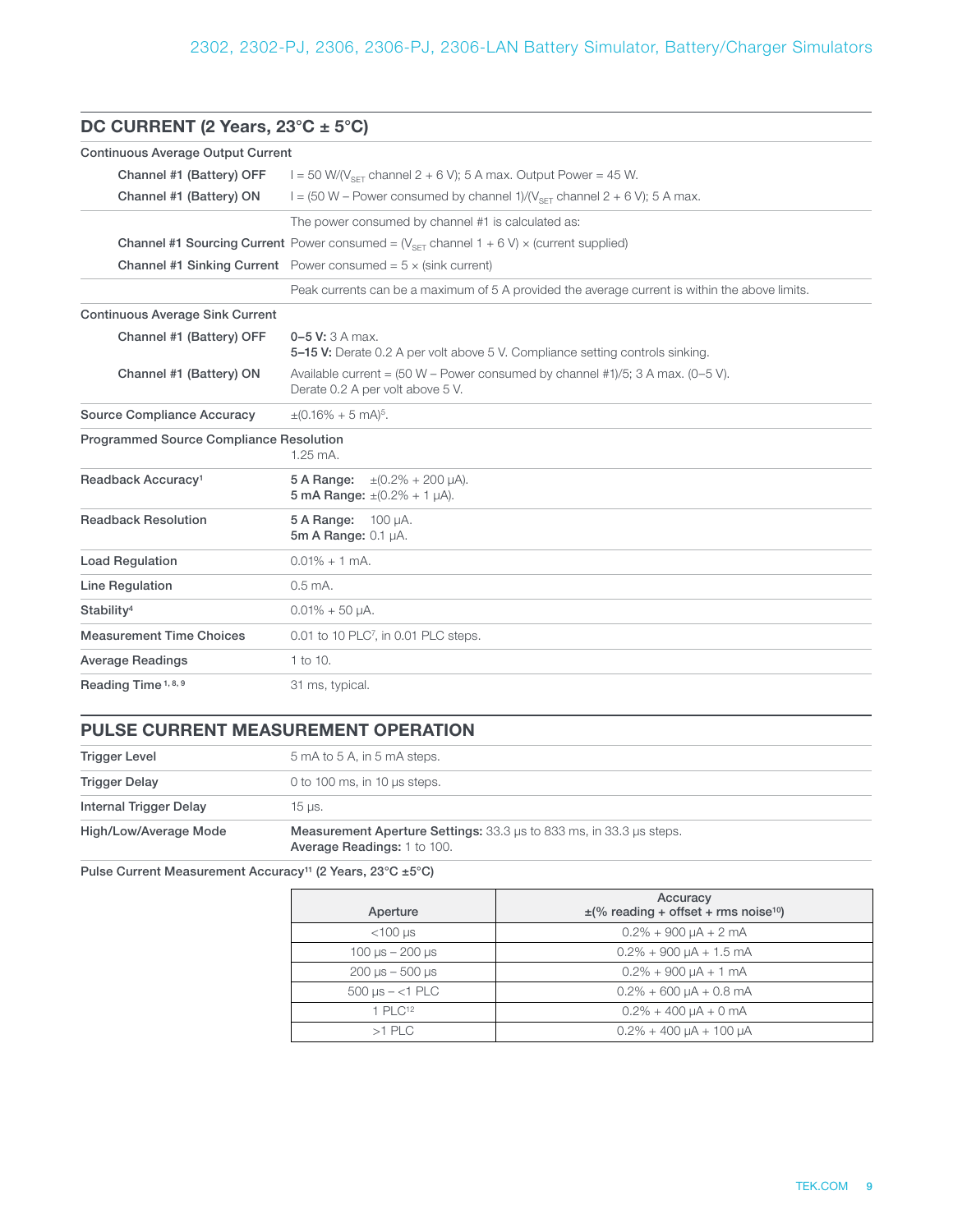#### BURST MODE CURRENT MEASUREMENT

| <b>Measurement Aperture</b>                     | $33.3 \,\mu s$ .      |
|-------------------------------------------------|-----------------------|
| <b>Conversion Rate</b>                          | 2040/second, typical. |
| <b>Internal Trigger Delay</b>                   | $15 \mu s$ .          |
| <b>Number of Samples</b>                        | 1 to 5000.            |
| Transfer Samples Across IEEE Bus in Binary Mode |                       |

4800 bytes/s, typical.

#### LONG INTEGRATION MODE CURRENT MEASUREMENT

Measurement Time<sup>6</sup> 850 ms (840 ms) to 60 seconds in 1 ms steps.

#### DIGITAL VOLTMETER INPUT (2 Years, 23°C ± 5°C)

| Input Voltage Range                                                | $-5$ to $+30$ V DC.                                      |
|--------------------------------------------------------------------|----------------------------------------------------------|
| Input Impedance                                                    | $2 M\Omega$ typical.                                     |
| Maximum Voltage (either input terminal) with respect to output low | $-5$ V. $+30$ V.                                         |
| Reading Accuracy <sup>1</sup>                                      | $\pm (0.05\% + 3$ mV).                                   |
| <b>Reading Resolution</b>                                          | $1$ mV.                                                  |
| Connector                                                          | HI and LO input pair part of Output #2's terminal block. |
| <b>Measurement Time Choices</b>                                    | 0.01 to 10 PLC <sup>7</sup> , in 0.01 PLC steps.         |
| <b>Average Readings</b>                                            | 1 to 10.                                                 |
| Reading Time <sup>1, 8, 9</sup>                                    | 31 ms, typical.                                          |

#### **NOTES**

1. PLC = 1.00.

2. Following 15 minute warm-up, the change in output over 8 hours under ambient temperature, constant load, and line operating conditions.

3. Remote sense, at output terminals, 0.5 A to 5 A typical.

4. Remote sense, with 4.5 m (15 ft) of 16 gauge (1.31 mm2) wire and 1 Ω resistance in each lead to simulate typical test environment, 1.5 A load change (0.15 A to 1.65 A).

5. Minimum current in constant current mode is 6 mA.

6. 60 Hz (50 Hz).

7. PLC = Power Line Cycle. 1 PLC = 16.7 ms for 60 Hz operation, 20 ms for 50 Hz operation. Display off.

8. Speed includes measurement and binary data transfer out of GPIB.

9. Typical values, peak-to-peak noise equals 6 times rms noise.

10. Based on settled signal: 100 µs pulse trigger delay.

11. Also applies to other apertures that are integer multiples of 1 PLC.

12. Recovery to within 20 mV of previous level.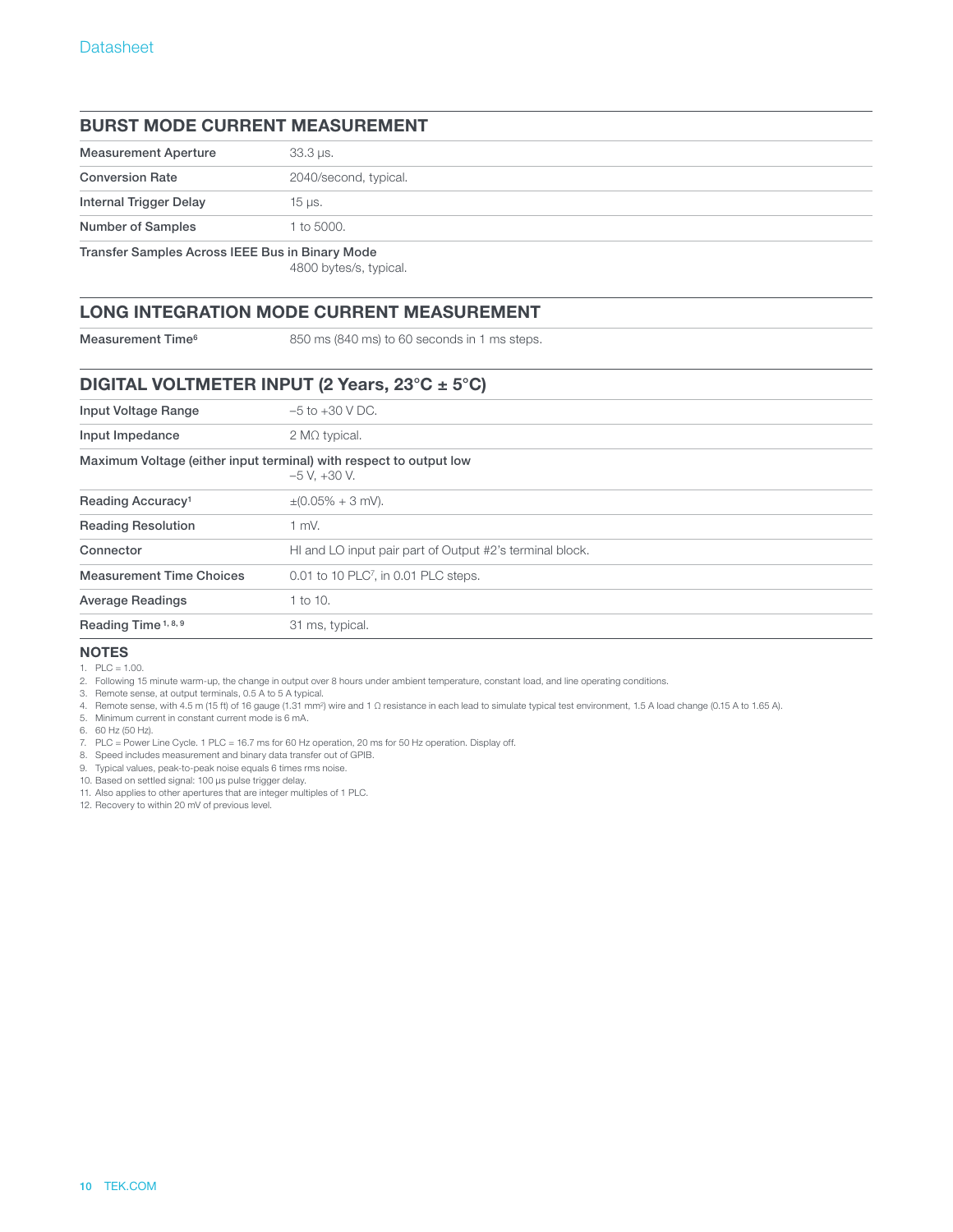# **General**

| Isolation (low-earth)                       | 22 VDC max. For 2302-PJ, 2306, 2306-PJ, and 2306-LAN, do not exceed 60 VDC between any two<br>terminals of either connector.                       |
|---------------------------------------------|----------------------------------------------------------------------------------------------------------------------------------------------------|
| Programming                                 | IEEE-488.2 (SCPI for 2302, 2302-PJ, 2306 and 2306-PJ).                                                                                             |
| Ethernet (For 2306-LAN only)                | LAN: RJ-45 Connector, 10/100BT, no auto MDIX.                                                                                                      |
|                                             | IP Configuration: Static or DHCP (manual or auto).                                                                                                 |
| User-Definable Power-Up States              | 5 (4 for 2302-PJ and 2306-PJ).                                                                                                                     |
| <b>Rear Panel Connectors</b>                | Two (one for 2302, 2302-PJ) 8-position quick disconnect terminal block for output (4), sense (2), and DVM (2).                                     |
| Temperature Coefficient (outside 23°C ±5°C) | Derate accuracy specification by $(0.1 \times \text{specification})/^{\circ}\text{C}$ .                                                            |
| <b>Operating Temperature</b>                | 0° to 50°C (Derate to 70%). 0° to 35°C (Full power).                                                                                               |
| <b>Storage Temperature</b>                  | $-20^\circ$ to 70 $^\circ$ C.                                                                                                                      |
| Humidity                                    | <80% @ 35°C non-condensing.                                                                                                                        |
| Display Type                                | 2-line $\times$ 16-character VFD.                                                                                                                  |
| Remote Display/Keypad Option                | Disables standard front panel.                                                                                                                     |
| <b>Dimensions</b>                           | 89 mm high $\times$ 213 mm wide $\times$ 411 mm deep (31/2 in $\times$ 83/8 in $\times$ 163/16 in).                                                |
| Net Weight                                  | 3.2 kg (7.1 lbs).                                                                                                                                  |
| <b>Shipping Weight</b>                      | 5.4 kg (12 lbs).                                                                                                                                   |
| <b>Input Power</b>                          | 100-120 VAC/220-240 VAC, 50 or 60 Hz (auto detected at power-up).                                                                                  |
| <b>Power Consumption</b>                    | 150 VA max.                                                                                                                                        |
| <b>EMC</b>                                  | 2302, 2306, 2306-LAN: Conforms with European Union Directive 89/336/EEC, EN 55011, EN 50082-1,<br>EN 61000-3-2 and 61000-3-3, FCC part 15 class B. |
|                                             | 2302-PJ, 2306-PJ: Conforms with European Union Directive 89/336/EEC.                                                                               |
| Safety                                      | 2302, 2306, 2306-LAN: Conforms with European Union Directive 73/23/EEC, EN 61010-1.                                                                |
|                                             | 2302-PJ, 2306-PJ: Conforms with European Union Directive 73/23/EEC.                                                                                |
| <b>AC Line Leakage Current</b>              | 450 µA @ 110 VAC, typ.; 600 µA @ 220 V, typ.                                                                                                       |
| <b>Relay Control Port</b>                   | 4-channel, each capable of 100 mA sink, 24 V max. Total port sink capacity (all 4 combined) is 250 mA<br>max. Accepts DB-9 male plug.              |

### Ordering Information

| 2302     | <b>Battery Simulator</b>                                      |
|----------|---------------------------------------------------------------|
| 2302-PJ  | Battery Simulator with 500mA Range                            |
| 2306     | Dual-Channel Battery/Charger Simulator                        |
| 2306-PJ  | Dual-Channel Battery/ Charger Simulator with 500mA Range      |
| 2306-LAN | Dual-Channel Battery/Charger Simulator with LAN communication |

# Supplied Accessories

User and service manuals, CS-846 output connectors mating terminal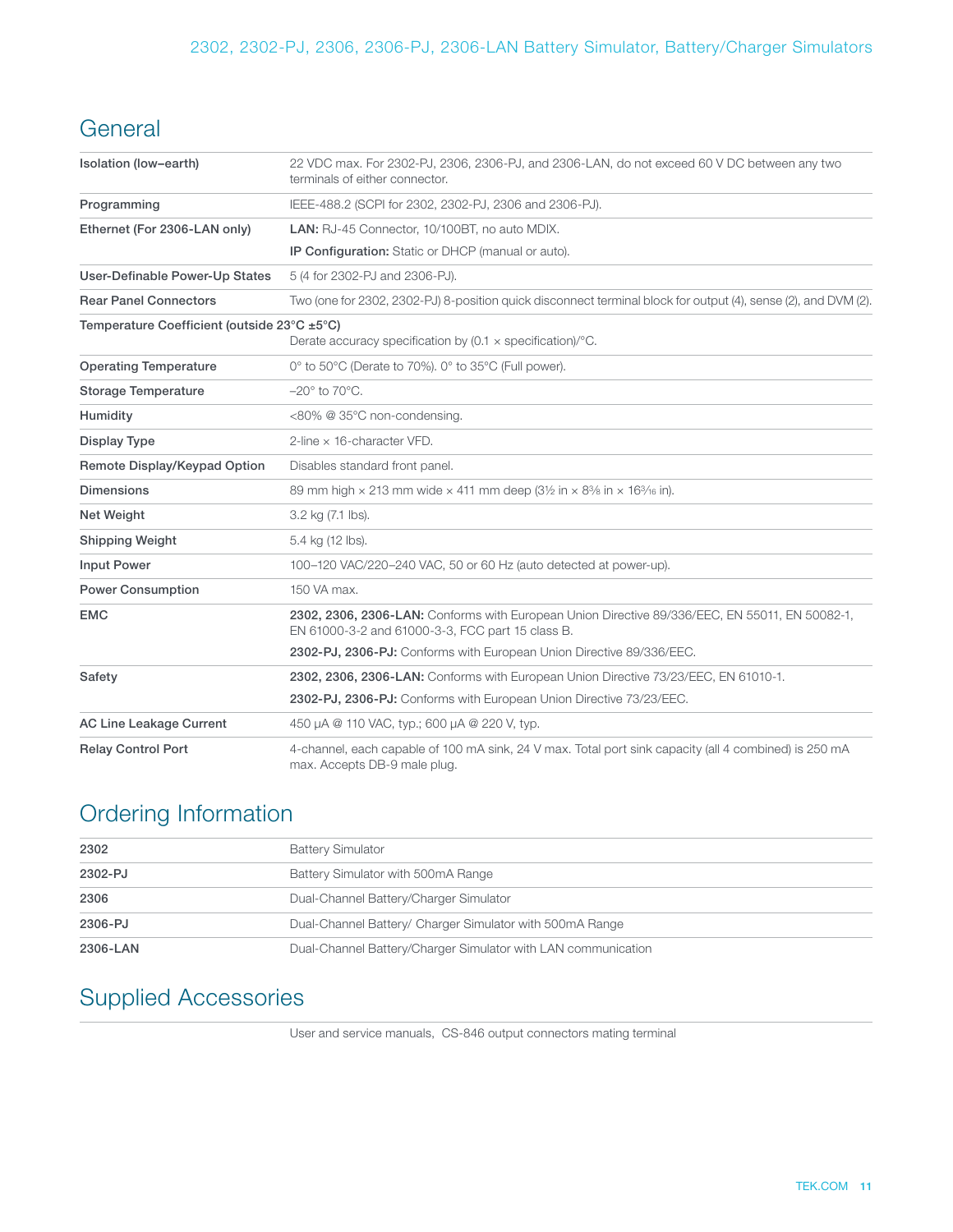### Available Accessories

| 2306-DISP                  | <b>Remote Display</b>                         |
|----------------------------|-----------------------------------------------|
| CS-846                     | Mating Output Connector                       |
| <b>CABLES</b>              |                                               |
| 7007-1                     | Shielded IEEE-488 Cable, 1m (3.3 ft)          |
| 7007-2                     | Shielded IEEE-488 Cable, 2m (6.6 ft)          |
| SC-182                     | Low-Inductance Coaxial Cable (42nH/ft)        |
| <b>RACK MOUNT KITS</b>     |                                               |
| 4288-1                     | Single Fixed Rack Mount Kit                   |
| 4288-2                     | Dual Fixed Rack Mount Kit                     |
| <b>IEEE-488 INTERFACES</b> |                                               |
| KPCI-488LPA                | IEEE-488 Interface/Controller for the PCI Bus |
| <b>KUSB-488B</b>           | IEEE-488 USB-to-GPIB Interface Adapter        |

### Available Services

| 2302-3Y-EW     | 1-year factory warranty extended to 3 years from date of shipment                  |  |
|----------------|------------------------------------------------------------------------------------|--|
| 2302-PJ-3Y-EW  | 1-year factory warranty extended to 3 years from date of shipment                  |  |
| 2306-3Y-EW     | 1-year factory warranty extended to 3 years from date of shipment                  |  |
| 2306-LAN-3Y-EW | 1-year factory warranty extended to 3 years from date of shipment.                 |  |
| 2306-PJ-3Y-EW  | 1-year factory warranty extended to 3 years from date of shipment                  |  |
| C/2302-3Y-ISO  | 3 (ISO-17025 accredited) calibrations within 3 years of purchase for 2302, 2302-PJ |  |
| C/2306-3Y-ISO  | 3 (ISO-17025 accredited) calibrations within 3 years of purchase for 2306, 2306-PJ |  |